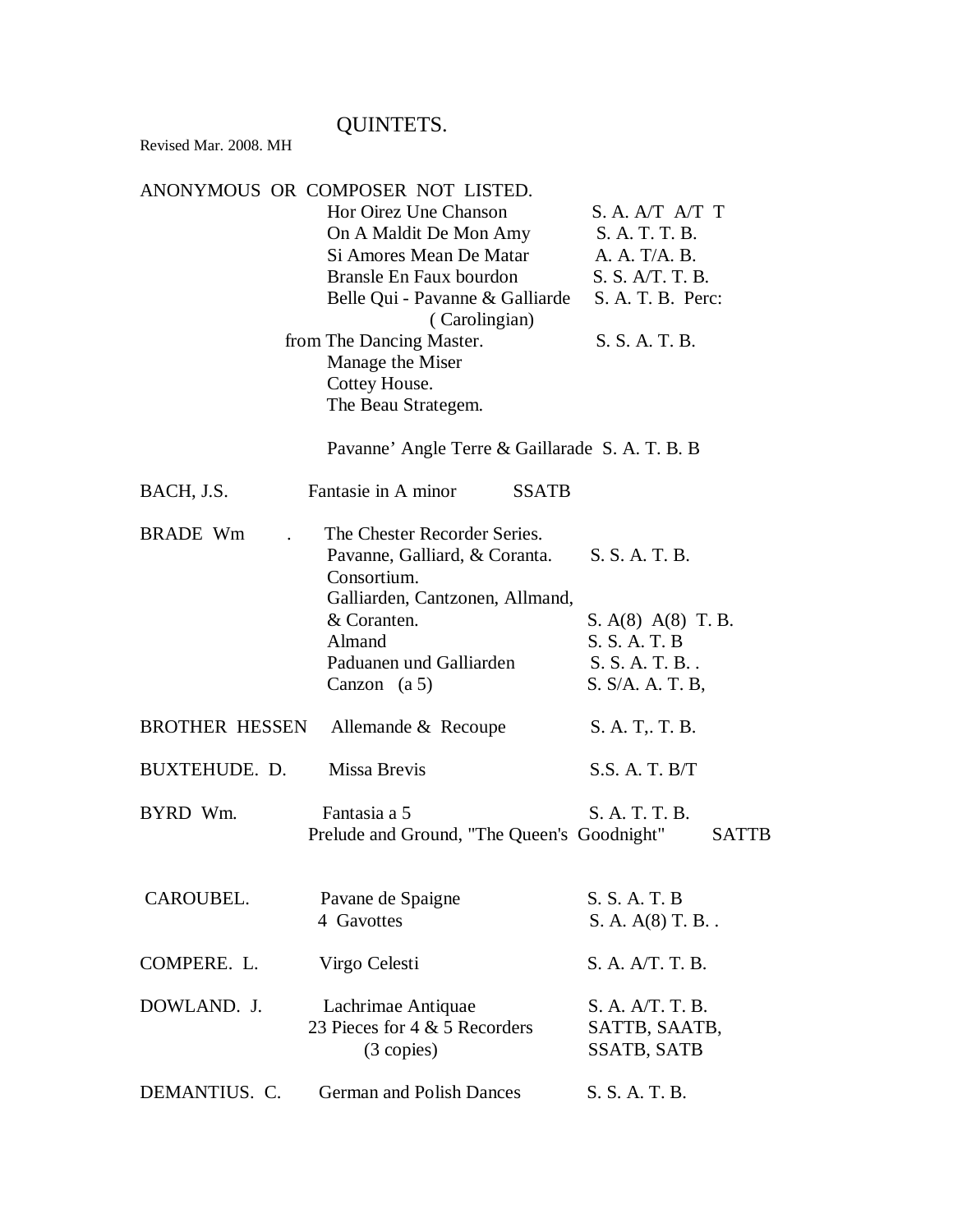|                                            | Dances in Polish and German<br>manner                                                           | S. S. A. T. B.                                        |
|--------------------------------------------|-------------------------------------------------------------------------------------------------|-------------------------------------------------------|
| EAST, Michael                              | 8 Fantasies for 5 Instruments, Cantus, Quintus, Altus, Tenor, Bass<br>Volume 1, Fantasies 1 - 4 |                                                       |
| FARMER. John.                              | Pavan                                                                                           | S. S. A. T. B.                                        |
|                                            | <b>GOMBERT, Nicolas Two Five-part Pieces from</b><br>Villancicos de diversos Autores            | <b>SATTB</b>                                          |
| HOLBORNE. A.<br>HOLBORNE A.<br>HOLBORNE A. | Pavanne<br>Heigh Ho Holiday<br>The Night-watch and other Almains SATTB, SAATB, SSATB            | S. A. A. T. B.<br>S. A. A. T. B.                      |
| <b>LEGRENZI Giov:</b>                      | 2 Sonatas                                                                                       | S. S. A. T. B.                                        |
| Le JEUNE. Henri                            | Fantasia a cinque.                                                                              | S. S. A. T. B.                                        |
| MARENTZ. Luca                              | Che Fa Oggi il mio Sole                                                                         | S. S. A. T. B.                                        |
| MILLOT. Nicolas                            | Si Je Trespasse.                                                                                | S/A. A. A/T. T. B.                                    |
| MORLEY. Thom:                              | O amico mea                                                                                     | S. S. A. T. B.                                        |
| PEPUSCH, J.C.                              | Qunitet in F                                                                                    | A. A. T. T. B.                                        |
| PEURERL Paul                               | Suite no: 1                                                                                     | S. A. T. T(B). B.                                     |
| PEZEL. Johann                              | Suite for Recorder Quintet                                                                      | S. S. A/T. T. B.                                      |
| PRAETORIUS. M.                             | Two Christian Hymn Settings on<br>"A Solisortus Cardine"<br>La Volta<br>Volte                   | S. A. T. T. B.<br>S/A S/A A/T A/T B<br>S. S. A. T. B. |
| RIMONTE. Pedro                             | De La Piel De Sus Ovejas                                                                        | S. S.A. T. B.                                         |
| <b>SCHEIN</b> Johann H                     | Suites No: $8 \& 10$                                                                            | S. S. A. T. B.                                        |
| ROSSI. Salomon                             | 8 Sinfonien & 3 Gaillarden                                                                      | S. S. A. T. B.                                        |
| SENFL. Ludwig                              | Patientiam Muss Ich Han                                                                         | S. A. A. T. B.                                        |
| SIMPSON. Thom:                             | Galliard                                                                                        | S. S. A. T. B.                                        |